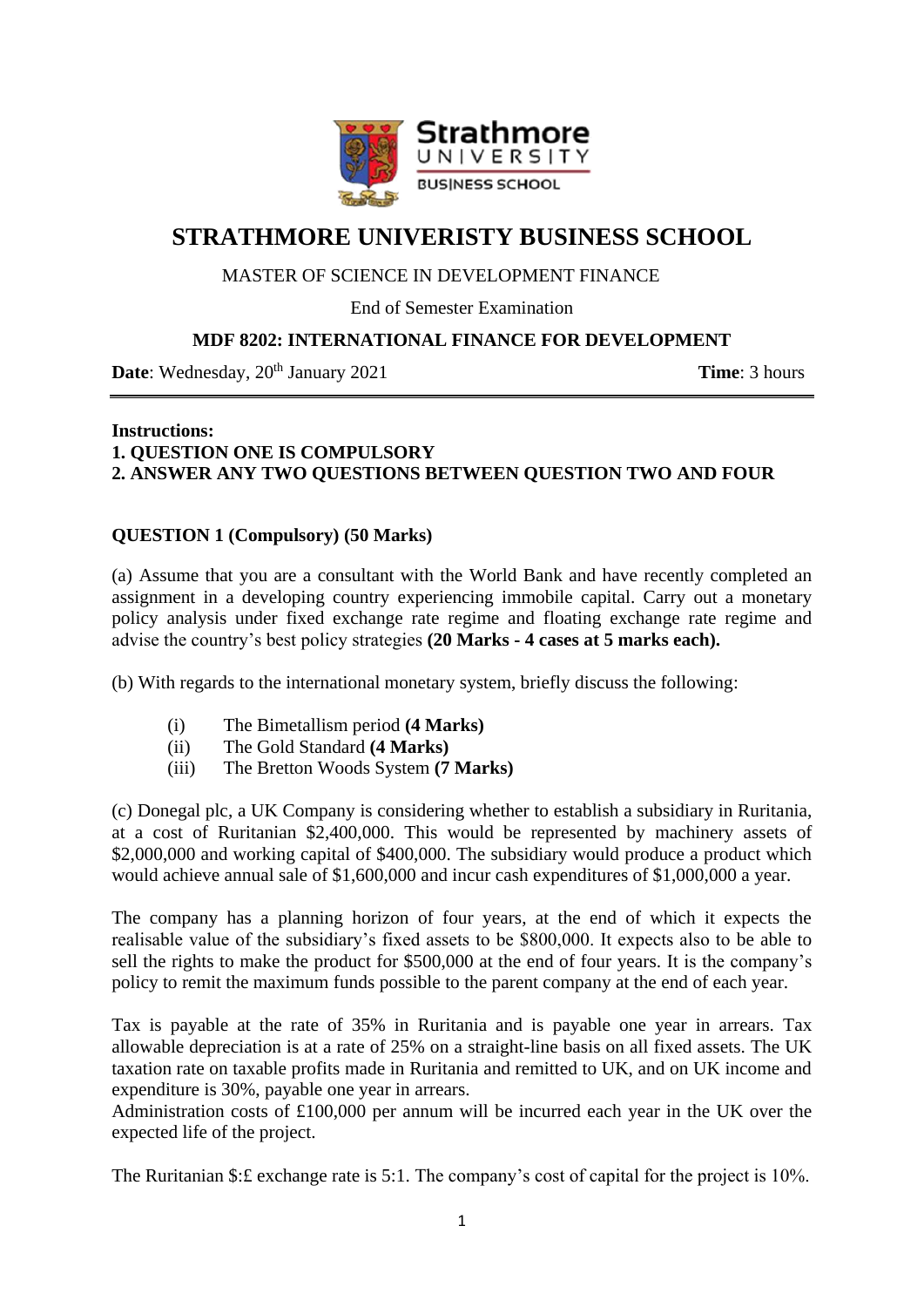#### Required

Calculate the NPV of the project and advice whether it should be implemented **(15 Marks)**

### **QUESTION 2 (25 Marks)**

(a) Discuss briefly the three functions of the forex markets **(6 Marks)**

(b) You are given the following exchange rate between Swiss Francs and Dollars:

|                           | Kenya Commercial Bank | Co-operative Bank |  |
|---------------------------|-----------------------|-------------------|--|
| Bid price of Swiss francs | \$0.401               | \$0.398           |  |
| Ask price of Swiss francs | \$0.404               | \$0.400           |  |

- (i) Establish if arbitrage is possible? **(2 Marks)**
- (ii) Demonstrate how you would execute the arbitrage with \$1 million **(4 Marks)**
- **(iii)**What market forces would occur to eliminate any further possibilities of the arbitrage? **(2 Marks)**

(c) The treasurer of a multinational company has prepared the following schedule of intercompany balances that is made up of the parent in Kenya and three subsidiaries in Uganda, Tanzania and Rwanda. The figures have been presented in millions of shillings.

|        |          | Due from |                          |          |        |  |
|--------|----------|----------|--------------------------|----------|--------|--|
|        |          | Kenya    | Uganda                   | Tanzania | Rwanda |  |
| Due to | Kenya    |          |                          |          | 20     |  |
|        | Uganda   |          | $\overline{\phantom{0}}$ |          |        |  |
|        | Tanzania |          |                          |          |        |  |
|        | Rwanda   |          |                          |          |        |  |

(i) Prepare a revised schedule showing the remaining balances after netting off intercompany balances. **(4 Marks).**

(ii) The treasurer is evaluating various techniques to optimize cash flows across the entire business, albeit some challenges. Highlight 4 techniques to optimize the cash flows the manager can use **(4 marks)** and three challenges the manager will likely face **(3 Marks)**

### **QUESTION 3 (25 Marks)**

- (a) Explain the following sources of International Finance **(8 Marks)**
	- (i) Euro Bond **(2 Marks)**
	- (ii) Euro Notes **(2 Marks)**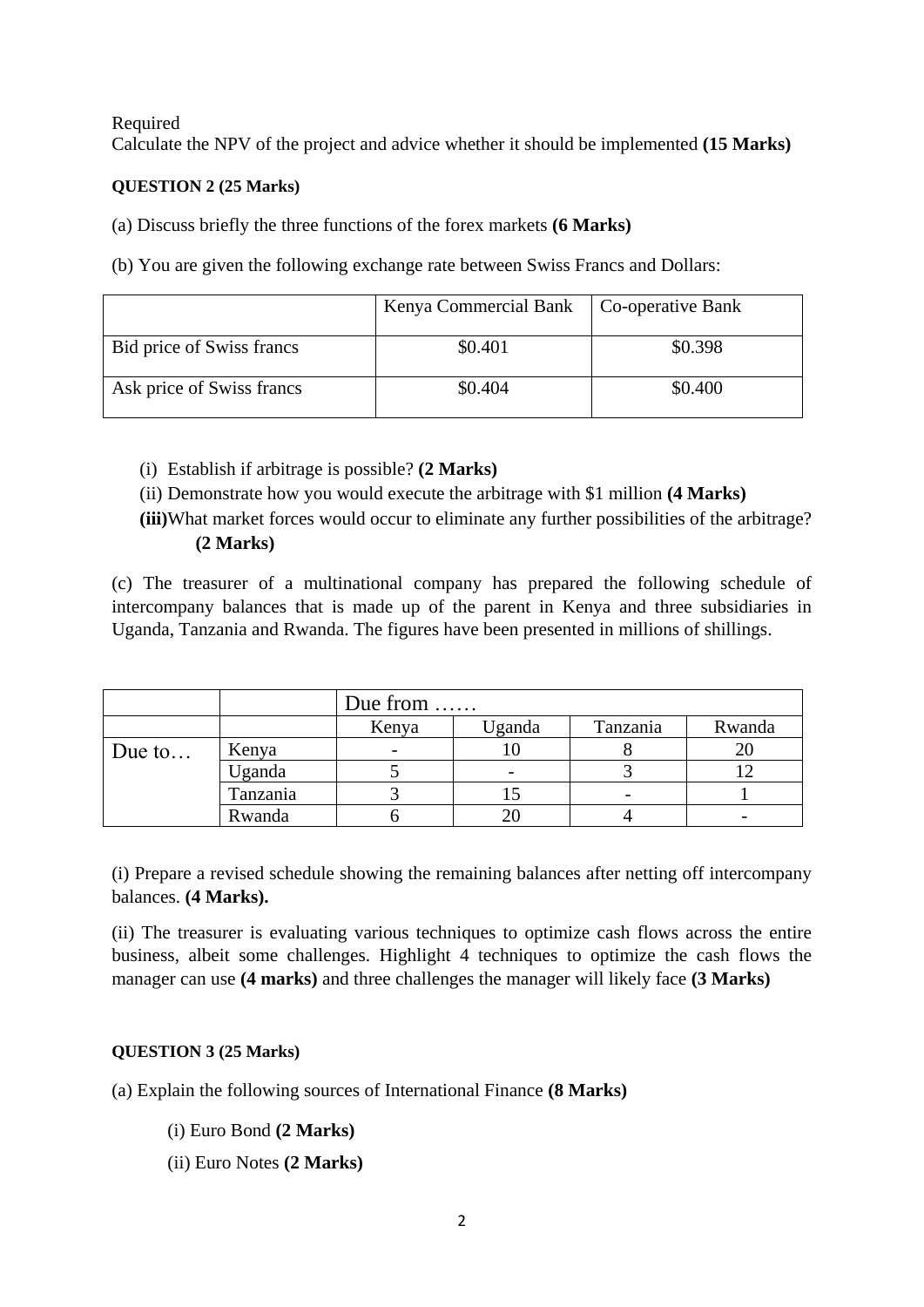- (iii) Syndicated Credit **(2 Marks)**
- (iv) Syndicated Loan **(2 Marks)**

(b) Agrico is a US multinational corporation financing its operation using international sources of equity and debt. The debt equity ratio is 40% to 60%. Currently the US treasury bond rate is 8%.

Most of the equity of Agrico is held by foreign investors and the main market index of the shares is the Morgan Stanley Capital International global Index (MSCI global). Currently the MSCI has a return of 18%.

Agrico has estimated its beta i.e., systematic risk relative to MSCI at 1.2. The cost of debt before tax for Agrico is 10% and the tax rates are 30%.

Required

Compute the International Weighted Average Cost of Capital for Agrico **(4 Marks)**

(c) Despite the debate on the relevance of a capital structure in a company, company characteristics and country characteristics influence the capital structure of a Multinational corporation.

Required

(i) Provide a summary of MM's capital structure theories **(8 Marks)**

(ii) Highlight THREE country factors and TWO company factors that influence the capital structure of a Multinational corporation. **(5 Marks)**

## **QUESTION 4 (25 Marks)**

(a) Distinguish between Economic risk and Translation risk, highlighting strategies that an organization can undertake to manage each type of risk **(6 Marks)**

(b) Crystal, a Dutch based developmental agency, has just been informed that it will receive \$30 million funding from the Bill and Melinda Gates Foundation in six months. Crystal is concerned with the euro proceeds from the funding and would like to manage exchange risk. The current spot exchange rate is  $$1.05/\epsilon$  and six-month forward exchange rate is  $$1.10/\epsilon$ . Crystal can buy a six-month put option on U.S. dollars with a strike price of  $\epsilon$ 0.95/\$ for a premium of  $\epsilon$ 0.02 per U.S. dollar. Currently, six-month interest rate is 2.5% in the euro zone and 3.0% in the U.S.

Required

(i) Compute the guaranteed euro proceeds if Crystal decides to hedge using a forward contract **(3 Marks)**

(ii) If Crystal decides to hedge using money market instruments, what action does Crystal need to take?